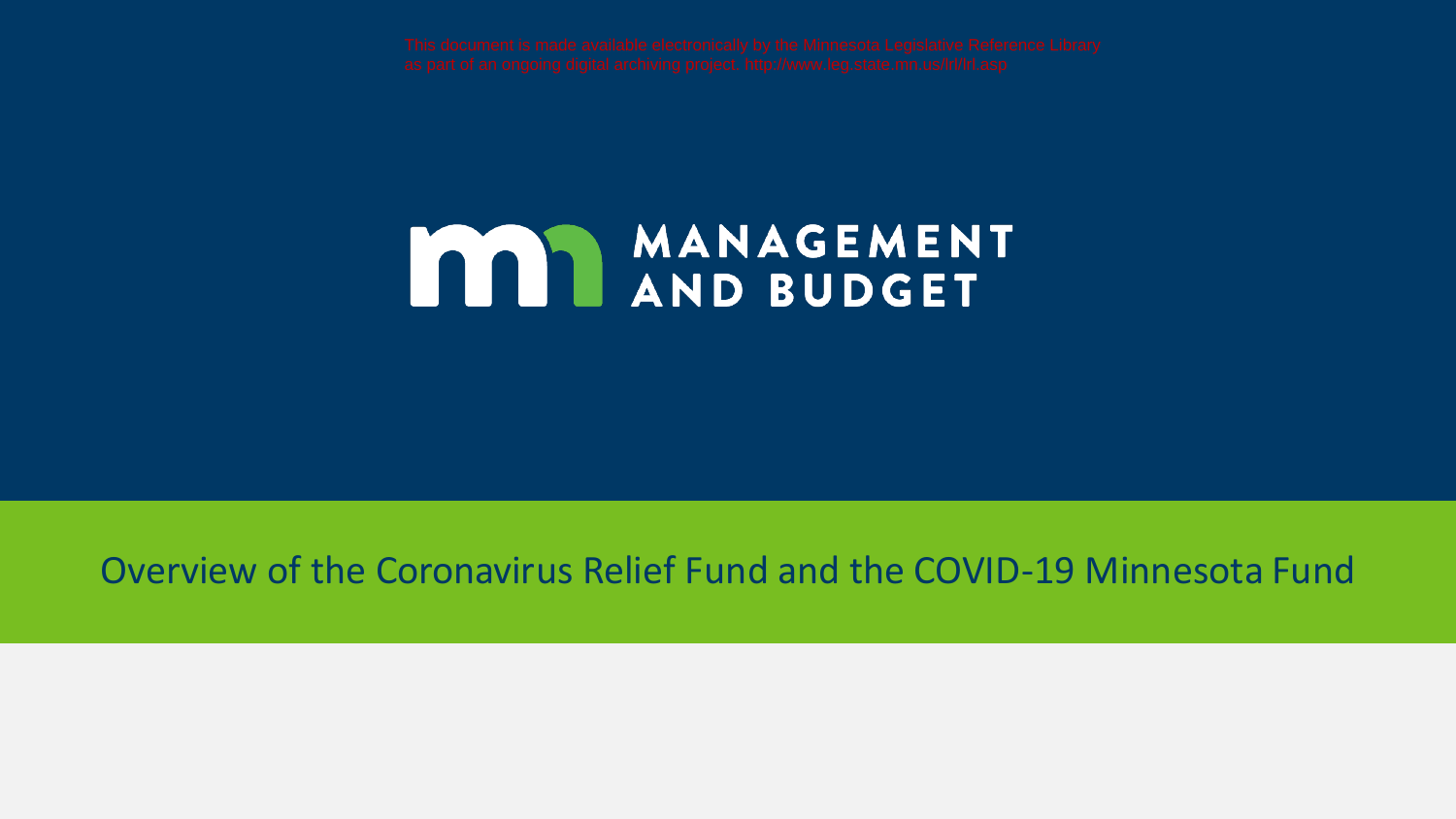### Minnesota Funding Resources to Combat COVID-19

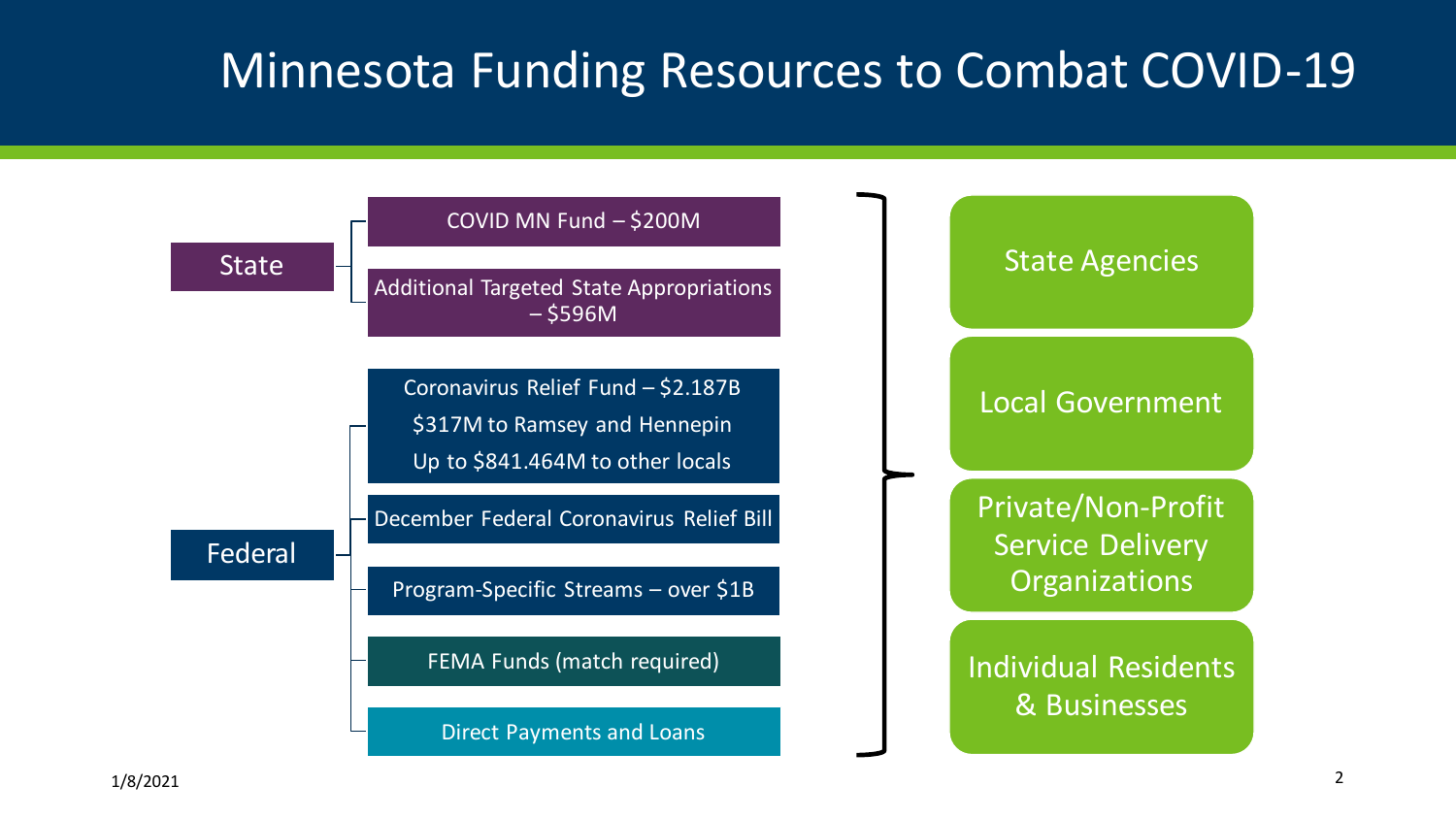## State Resources for COVID Response

|          | \$ in millions                                                 | <b>Total Appropriated</b> |
|----------|----------------------------------------------------------------|---------------------------|
|          | <b>COVID-19 Minnesota Fund</b>                                 | \$200                     |
|          | <b>Health Care Response Fund</b>                               | \$150                     |
|          | <b>Public Health Contingency Account</b>                       | \$76                      |
|          | General                                                        | \$340                     |
|          | <b>Small Business Loan Guarantee Program</b>                   | \$10                      |
|          | <b>Tribal Nations Grants</b>                                   | \$11                      |
|          | <b>Peacetime Emergency Child Care Grants</b>                   | \$30                      |
|          | <b>Food Shelf Programs</b>                                     | 59                        |
|          | <b>Housing Support</b>                                         | \$6                       |
|          | <b>Emergency Services Grants - Shelter</b>                     | $$15$                     |
|          | <b>Emergency Services Grant - PPE and Supplies</b>             | \$5                       |
|          | <b>Emergency Services Grants - Staffing</b>                    | \$6                       |
|          | Military Veterans COVID-19 Response Assistance                 | \$6                       |
|          | <b>Small Business Assistance to Restaurants, Bars and Gyms</b> | \$88                      |
|          | <b>Grants to Large Venues</b>                                  | \$14                      |
|          | <b>County Relief Grants to Small Businesses</b>                | \$115                     |
|          | Unemployment Insurance Contingent Appropriation                | \$25                      |
|          | <b>DEED Small Business Loan Program</b>                        | \$30                      |
| 1/8/2021 | <b>Total</b>                                                   | \$796                     |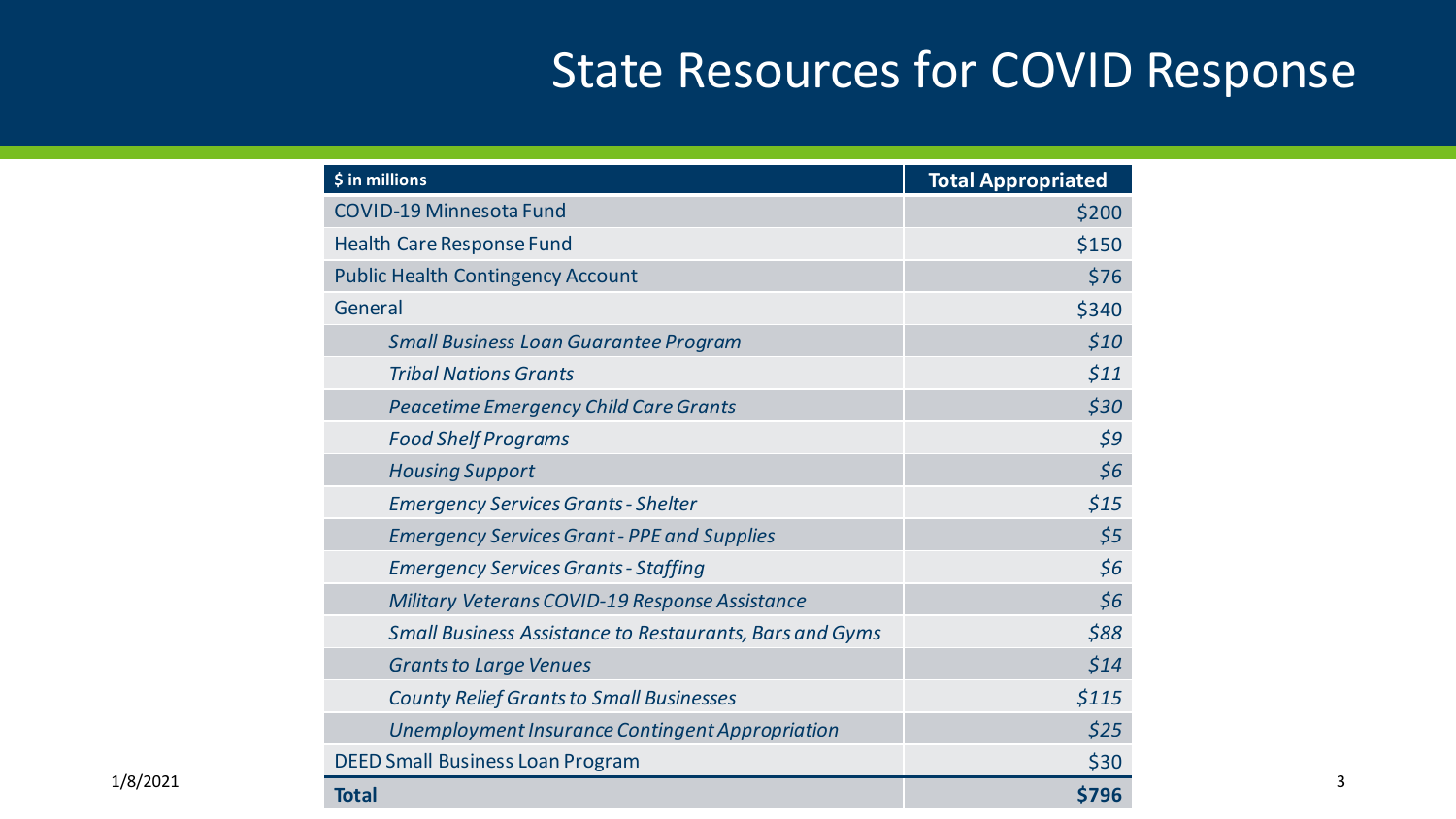## Fund Summaries

| <b>COVID-19 MN Fund Summary</b> | <b>Amount</b> |
|---------------------------------|---------------|
| <b>Initial Balance</b>          | \$200,000,000 |
| <b>Total Authorizations</b>     | \$223,736,836 |
| <b>Cancellations</b>            | \$126,379     |
| <b>FEMA Reimbursements</b>      | \$4,126,942   |
| <b>Insurance Reimbursements</b> | \$19,483,598  |
| <b>Remaining Balance</b>        | \$83          |

| <b>Federal Coronavirus Relief Fund (CRF)</b><br><b>Summary</b> | <b>Amount</b>   |
|----------------------------------------------------------------|-----------------|
| <b>Initial Balance</b>                                         | \$2,192,287,109 |
| <b>Total Authorizations</b>                                    | \$2,197,314,188 |
| <b>Cancellations</b>                                           | \$5,026,887     |
| <b>Insurance Reimbursements</b>                                | \$2,092,449     |
| <b>Remaining Balance</b>                                       | \$2,092,257     |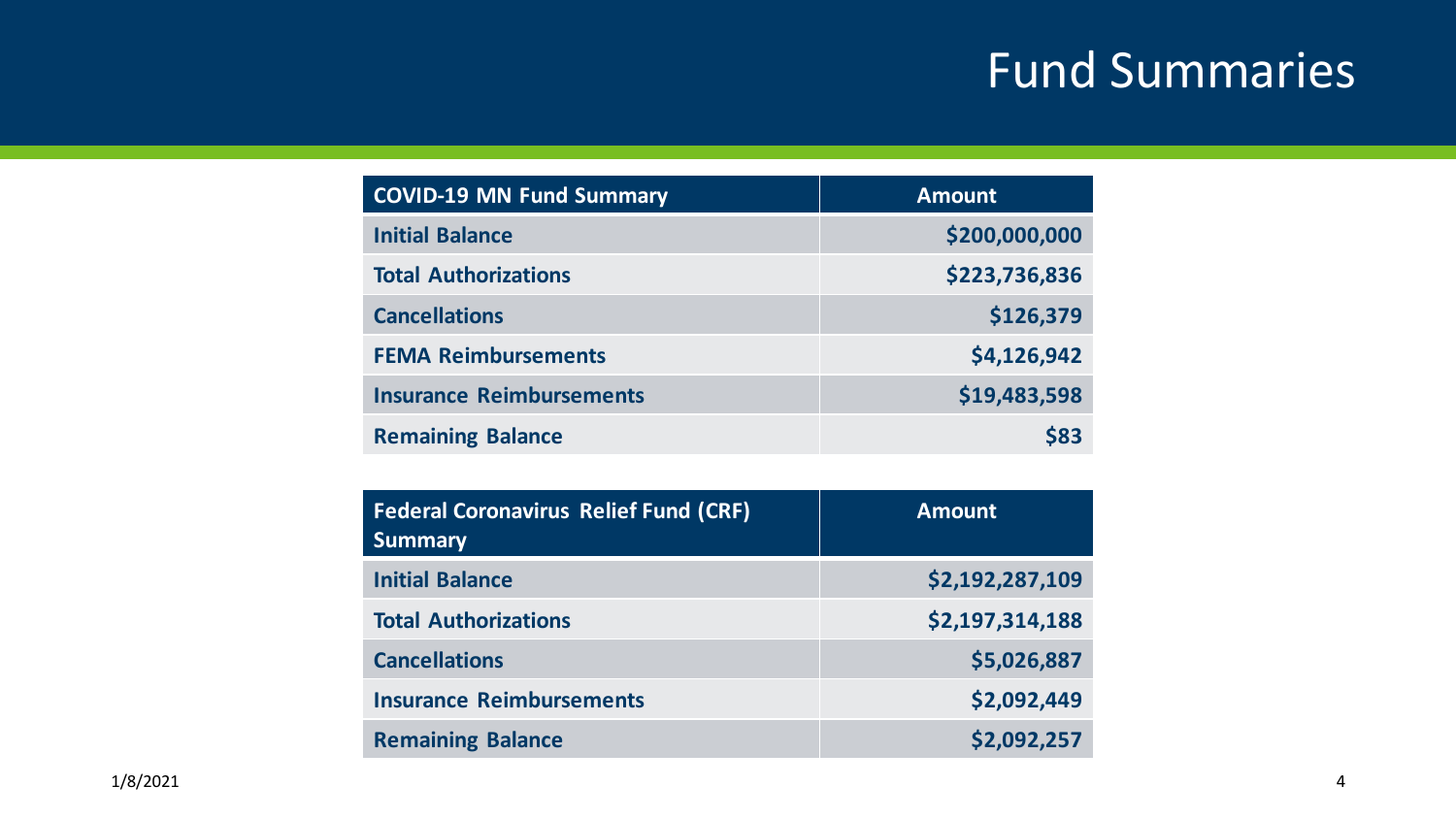## COVID-19 Minnesota Fund

| <b>Total Authorizations</b>        | <b>Authorization</b> | Expended/<br><b>Encumbered</b> | Cancellations* | Unspent/<br><b>Unencumbered</b> | <b>Reimbursements</b> |
|------------------------------------|----------------------|--------------------------------|----------------|---------------------------------|-----------------------|
| <b>Critical Care Supplies</b>      | 66,460,895           | 61,869,028                     | 90,812         | 4,501,056                       | $\mathbf{0}$          |
| <b>Testing</b>                     | 76,845,122           | 43,398,035                     | $\mathbf{0}$   | 33,447,087                      | 19,483,598            |
| <b>Food Security</b>               | 386,000              | 386,000                        | $\overline{0}$ | $\overline{0}$                  | $\mathbf{0}$          |
| <b>At-Risk Populations</b>         | 14,932,000           | 740,482                        | $\overline{0}$ | 14, 191, 518                    | $\mathbf{0}$          |
| <b>Hospital Surge Capacity</b>     | 3,122,400            | 2,516,529                      | $\Omega$       | 605,871                         | $\overline{0}$        |
| <b>State Government Operations</b> | 7,276,622            | 7,238,265                      | 35,567         | 2,790                           | $\overline{0}$        |
| <b>Other Non-Work Group</b>        | 54,713,796           | 15,912,906                     | 4,126,942      | 34,673,948                      | $\overline{0}$        |
| <b>Total</b>                       | \$223,736,836        | \$132,061,244                  | \$4,253,321    | \$87,422,271                    | \$19,483,598          |

\* Includes FEMA reimbursements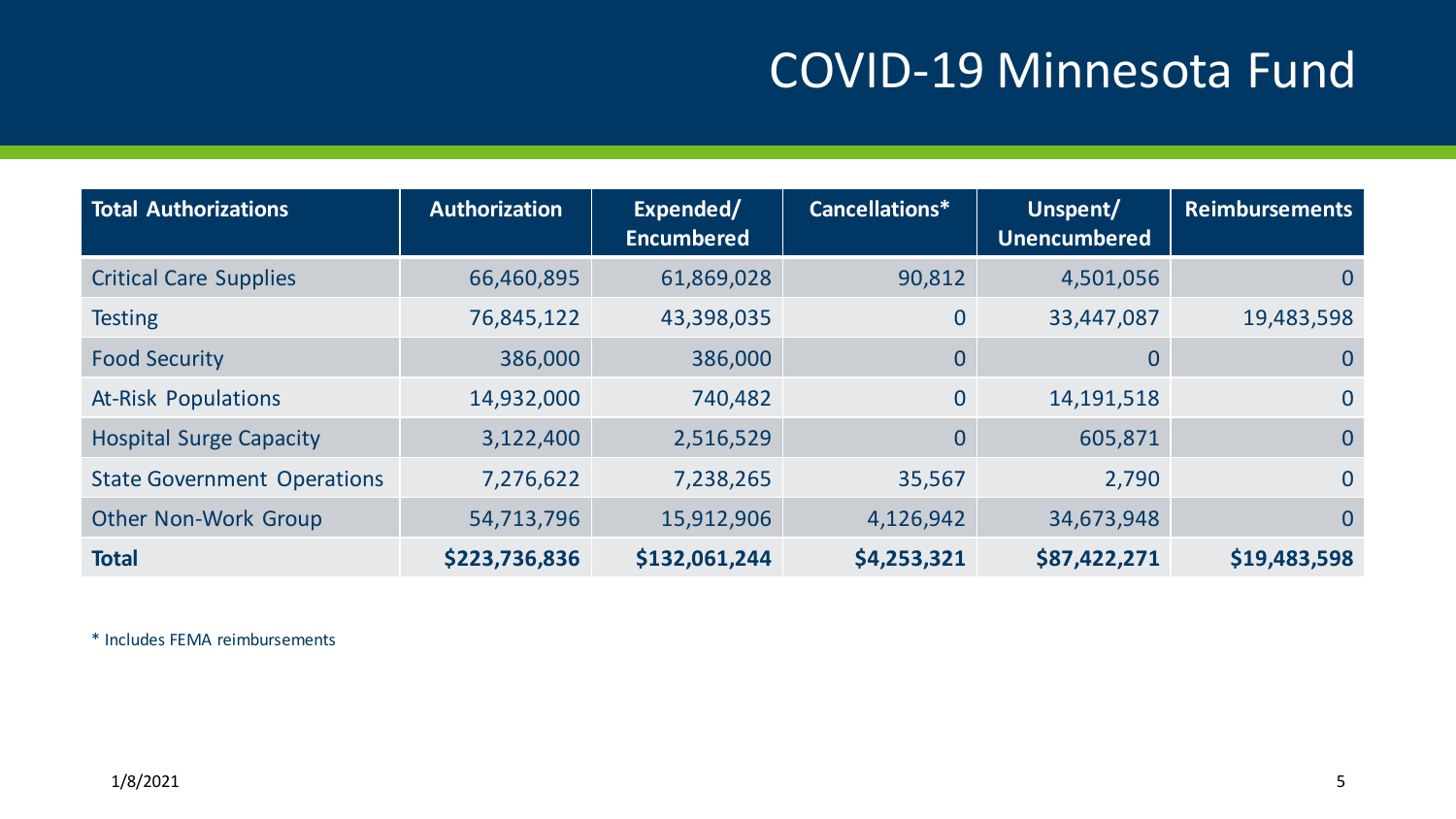# Federal Coronavirus Relief Fund (CRF)

| <b>Total Authorizations</b>              | <b>Authorization</b> | Expended/<br><b>Encumbered</b> | <b>Cancellations</b> | Unspent/<br><b>Unencumbered</b> | <b>Reimbursements</b> |
|------------------------------------------|----------------------|--------------------------------|----------------------|---------------------------------|-----------------------|
| <b>Critical Care Supplies</b>            | 45,003,905           | 36,126,048                     |                      | 8,877,857                       |                       |
| <b>Testing</b>                           | 192,975,018          | 172,249,939                    |                      | 20,725,079                      | 2,092,449             |
| <b>Food Security</b>                     | 81,891,421           | 81,311,062                     |                      | 580,359                         |                       |
| <b>At-Risk Populations</b>               | 126,656,500          | 105,108,328                    |                      | 21,548,172                      |                       |
| <b>Economic Security</b>                 | 70,000,000           | 69,905,986                     |                      | 94,014                          |                       |
| <b>Education and Child Care</b>          | 357,731,564          | 357,535,393                    |                      | 196,171                         |                       |
| <b>Hospital Surge Capacity</b>           | 3,845,625            | 3,839,000                      |                      | 6,625                           |                       |
| <b>Community Resiliency and Recovery</b> | 11,500,000           | 11,203,071                     |                      | 296,929                         |                       |
| <b>State Government Operations</b>       | 96,300,387           | 92,156,329                     | 1,291,853            | 2,852,205                       |                       |
| <b>Local Government</b>                  | 1,158,370,613        | 1,154,635,579                  | 3,735,034            |                                 |                       |
| <b>Other Non-Work Group</b>              | 53,039,155           | 51,596,492                     |                      | 1,442,663                       |                       |
| <b>Total</b>                             | \$2,197,314,188      | \$2,135,667,227                | \$5,026,887          | \$56,620,074                    | \$2,092,449           |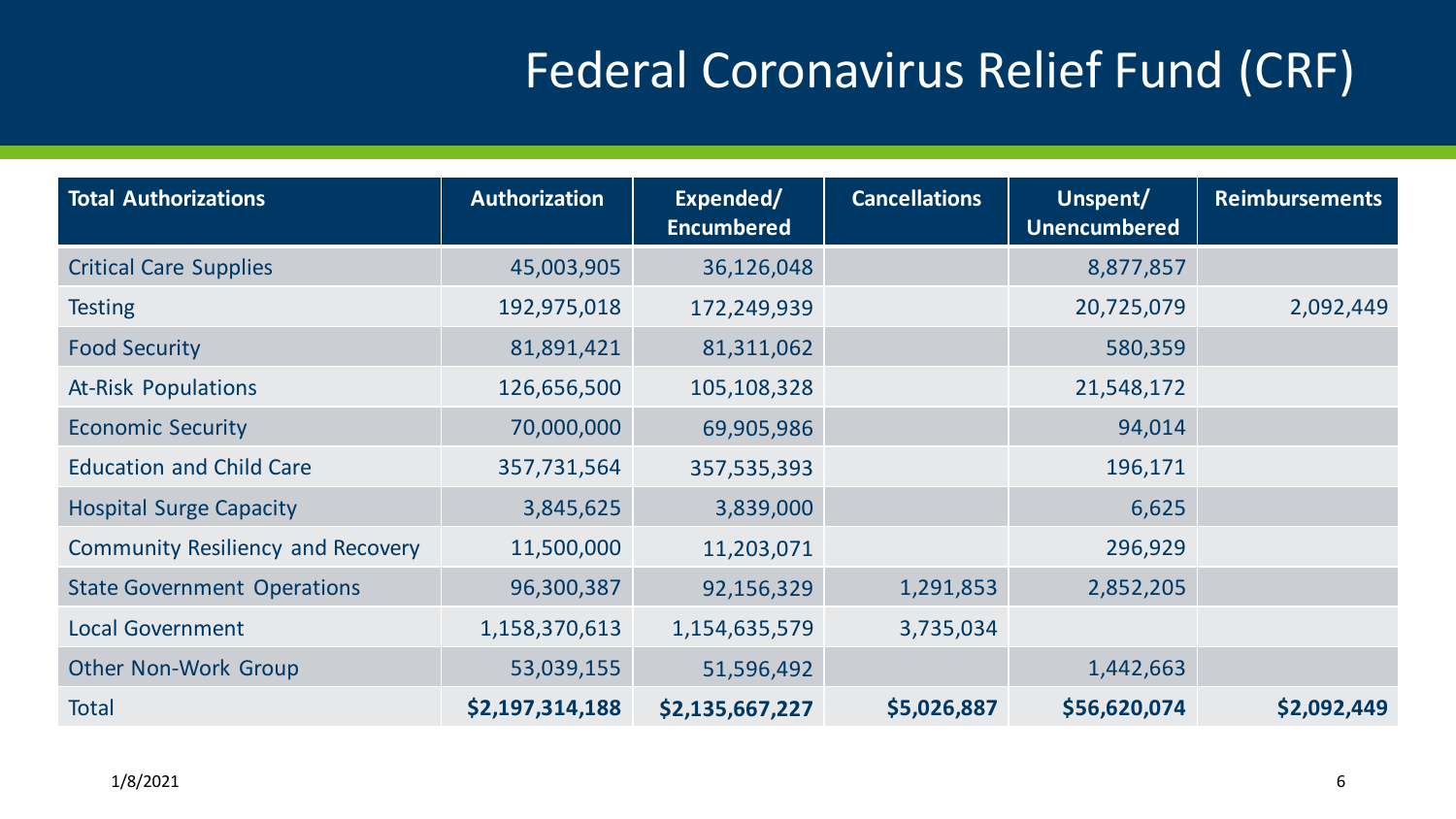## Refinancing Strategy for COVID Spending COVID MN and CRF Balance

| $(\frac{1}{2} in thousands)$                              | <b>CRF</b> | <b>COVID MN</b> |
|-----------------------------------------------------------|------------|-----------------|
| <b>Balance Prior to Refinancing</b>                       | $$(27)*$   | \$9,697         |
| <b>Cancel Current CRF Authorizations</b>                  | 33,882     |                 |
| <b>Available CRF Critical Care Supplies Authorization</b> | 11,330     |                 |
| Move COVID MN Critical Care Supplies Spending to CRF      | (11, 330)  | 11,330          |
| Move COVID MN Spending to CRF                             | (33, 855)  | 33,785          |
| Insurance Reimbursement                                   |            | 19,484          |
| FEMA Reimbursement for Cold Storage Facility              |            | 4,127           |
| <b>Cancel COVID MN Underspending</b>                      |            | 9,993           |
| <b>Budgetary Balance</b>                                  | $50**$     | \$88,416**      |

\*adjusted to include submission for Senate and DHS requests \*\*as of the time of refinancing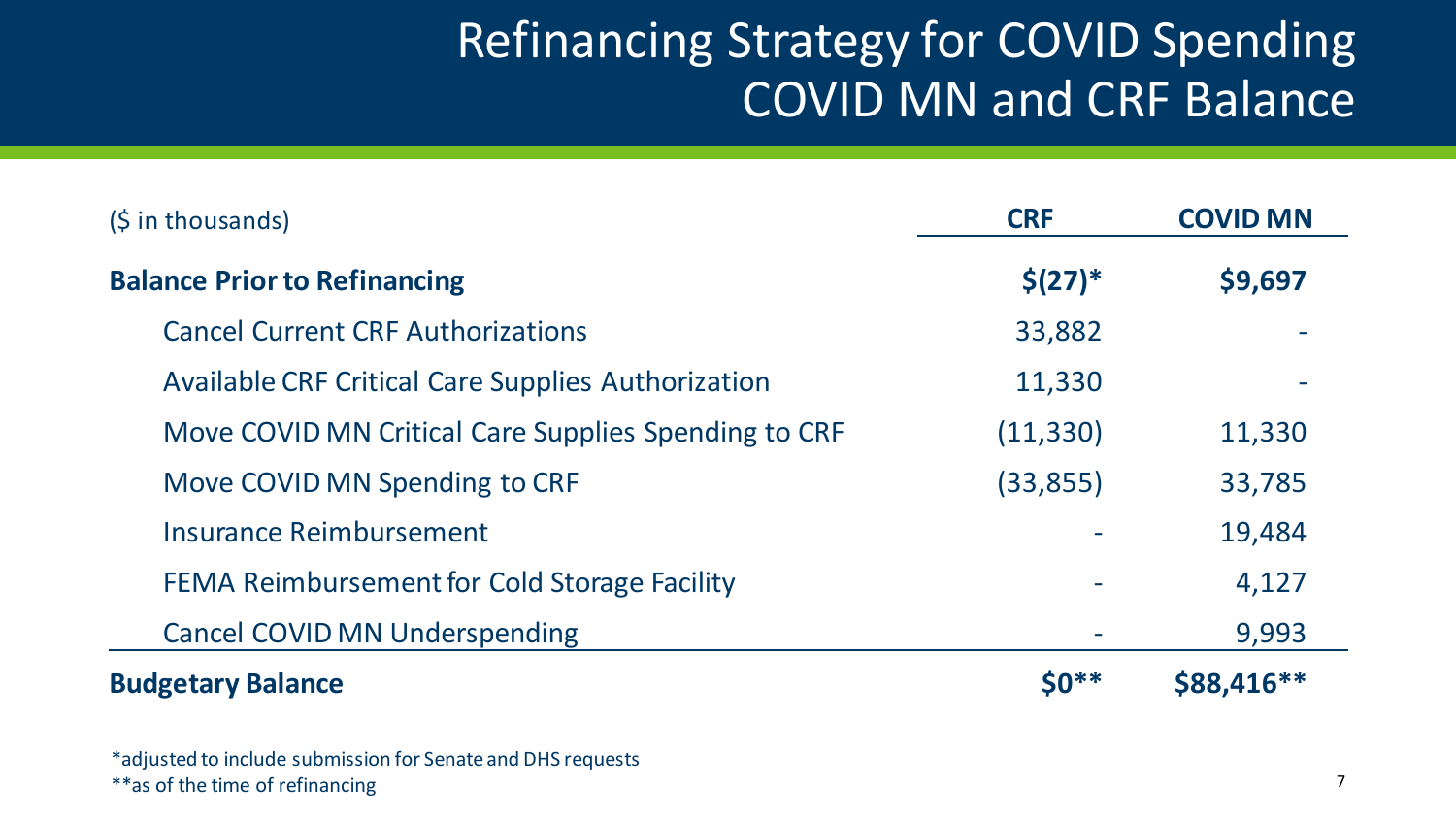# $COV$ ID-19 MN  $\rightarrow$  CRF: up to \$45 million

#### Critical Care Supply Purchases

- •Transaction will utilize \$11 million existing CRF authorization. On net, refinancing CCS purchases to the CRF will add \$33 million in balance to COVID-MN fund.
- •Portion of refinancing moves FEMA state match portion to CRF, leaving 75% in COVID-MN for future state reimbursement

#### Refinance state 25% FEMA match to CRF

- •Unreimbursed testing: \$3.7 million
- •Alternative care sites: \$503 thousand
- •Storage facility: \$1.376 million
- •Community engagement: \$135 thousand

#### Refinance 100% of non-FEMA eligible

- •Testing supplies: \$5.2 million
- •Animal carcass disposal: \$1.5 million
- •Corrections: \$1 million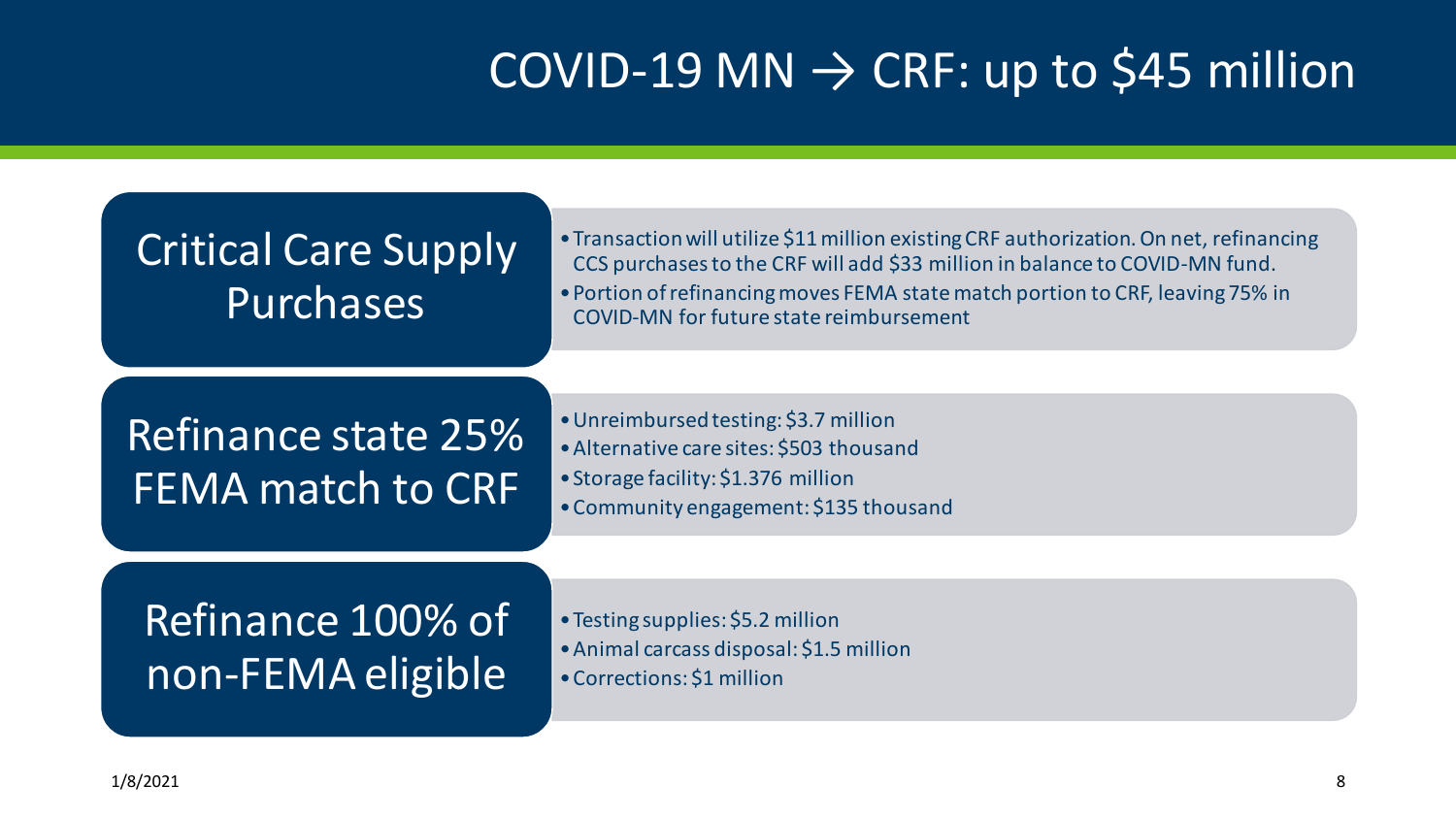#### December Federal Coronavirus Relief Bill Summary

| \$ in thousands                                                      |                            |                      |
|----------------------------------------------------------------------|----------------------------|----------------------|
| <b>Program</b>                                                       | <b>Total Appropriation</b> | <b>MN Allocation</b> |
| <b>GEER</b>                                                          | 4,073,530                  | 19,161               |
| <b>ESSER</b>                                                         | 54,830,942                 | 588,036              |
| <b>Higher Education Fund - General</b>                               | 20,466,234                 | unknown              |
| <b>Higher Education Fund - HBCUs/MSIs</b>                            | 1,710,883                  | unknown              |
| <b>Higher Education - Proprietary Institutions</b>                   | 684,353                    | unknown              |
| <b>Higher Education Fund - Unmet Needs</b>                           | 114,059                    | unknown              |
| <b>Broadband</b>                                                     | 7,000,000                  | unknown              |
| <b>Rental Assistance</b>                                             | 25,000,000                 | 375,410              |
| <b>CDC - Vaccines</b>                                                | 4,500,000                  | 50,959               |
| <b>CDC</b> - Testing                                                 | 22,400,000                 | 324,608              |
| Substance Abuse Prevention and Treatment Block Grant                 | 1,650,000                  | 23,583               |
| <b>Mental Health Block Grant</b>                                     | 1,650,000                  | 25,036               |
| <b>CCDBG</b>                                                         | 10,000,000                 | 137,048              |
| <b>Head Start</b>                                                    | 250,000                    | 2,991                |
| Promoting Safe and Stable Families                                   | 85,000                     | 784                  |
| Chafee Foster Care Program for Successful Transition to Adulthood    | 350,000                    | 7,015                |
| Chafee Education and Training Vouchers                               | 50,000                     | 1,072                |
| Congregate Meals and Home Delivered Meals                            | 168,000                    | 2,766                |
| FTA - Urbanized Area Formula Grants                                  | 13,271,311                 | 185,891              |
| FTA - Enhanced Mobility of Seniors and Individuals with Disabilities | 50,035                     | 715                  |
| FTA - Rural Area Formula Grants                                      | 648,233                    | 14,697               |
| FAA - Airport Improvement Program                                    | 1,995,565                  | 35,998               |
| FHWA - Surface Transportation Block Grant                            | 9,840,057                  | 163,300              |
| Unemployment Insurance                                               | 120,000,000                | 1,058,000            |
| <b>Total</b>                                                         | 300,788,202                | 3,017,070            |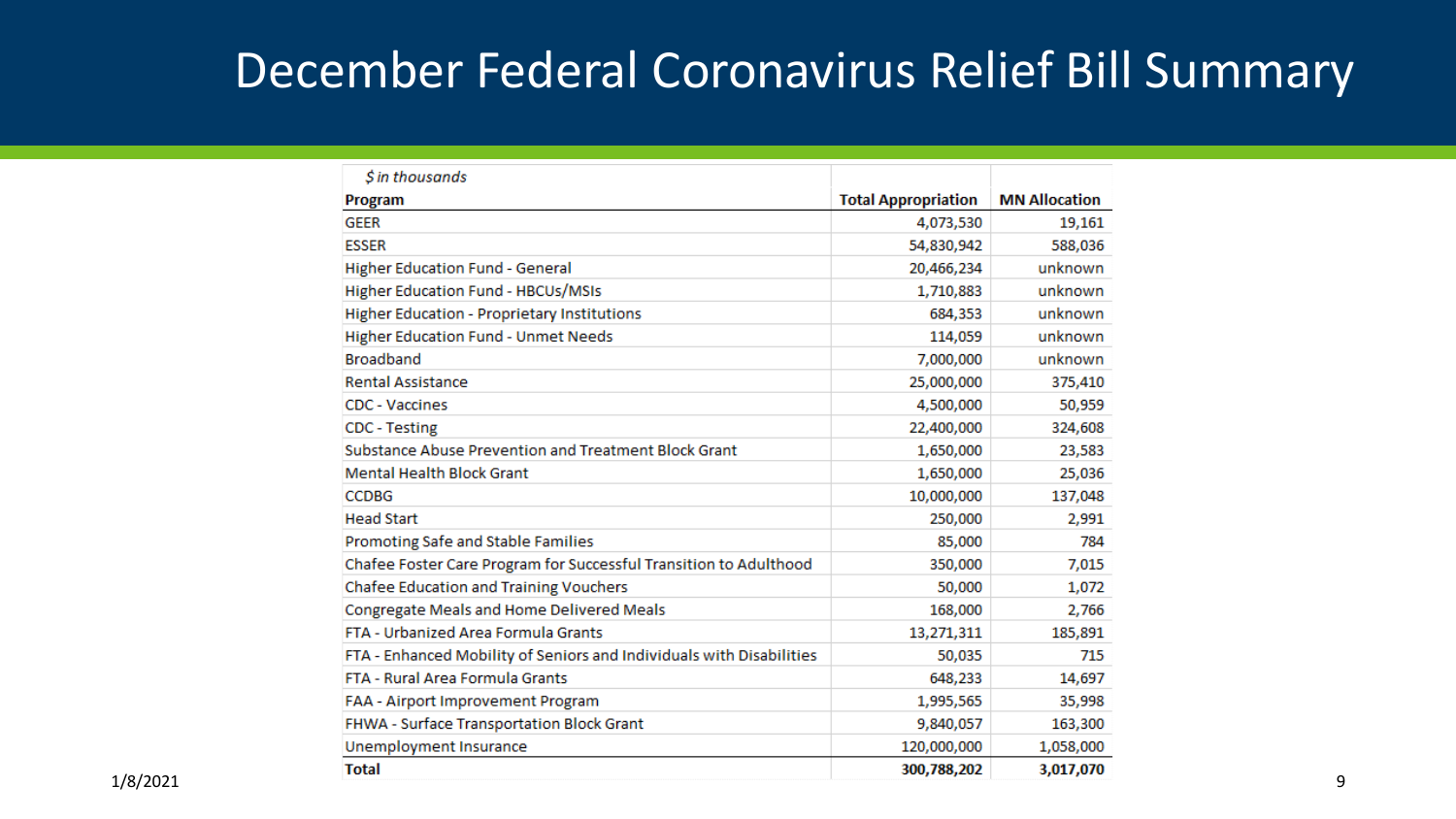## Deadline for Use of CRF Funds

- Recently enacted federal bill extended the time period to incur costs from December 30, 2020 to December 31, 2021.
	- January 5 LAC Order extended the spending authority for 28 previous LAC authorizations past December 30, 2020.
	- For those LAC authorizations ending December 30, 2020, we are working to identify and capture any underspending.
- For CRF Funds, the US Treasury generally expects costs to be paid within 90 days after the deadline.
- A final report of CRF Fund Expenditures will be due in 2022.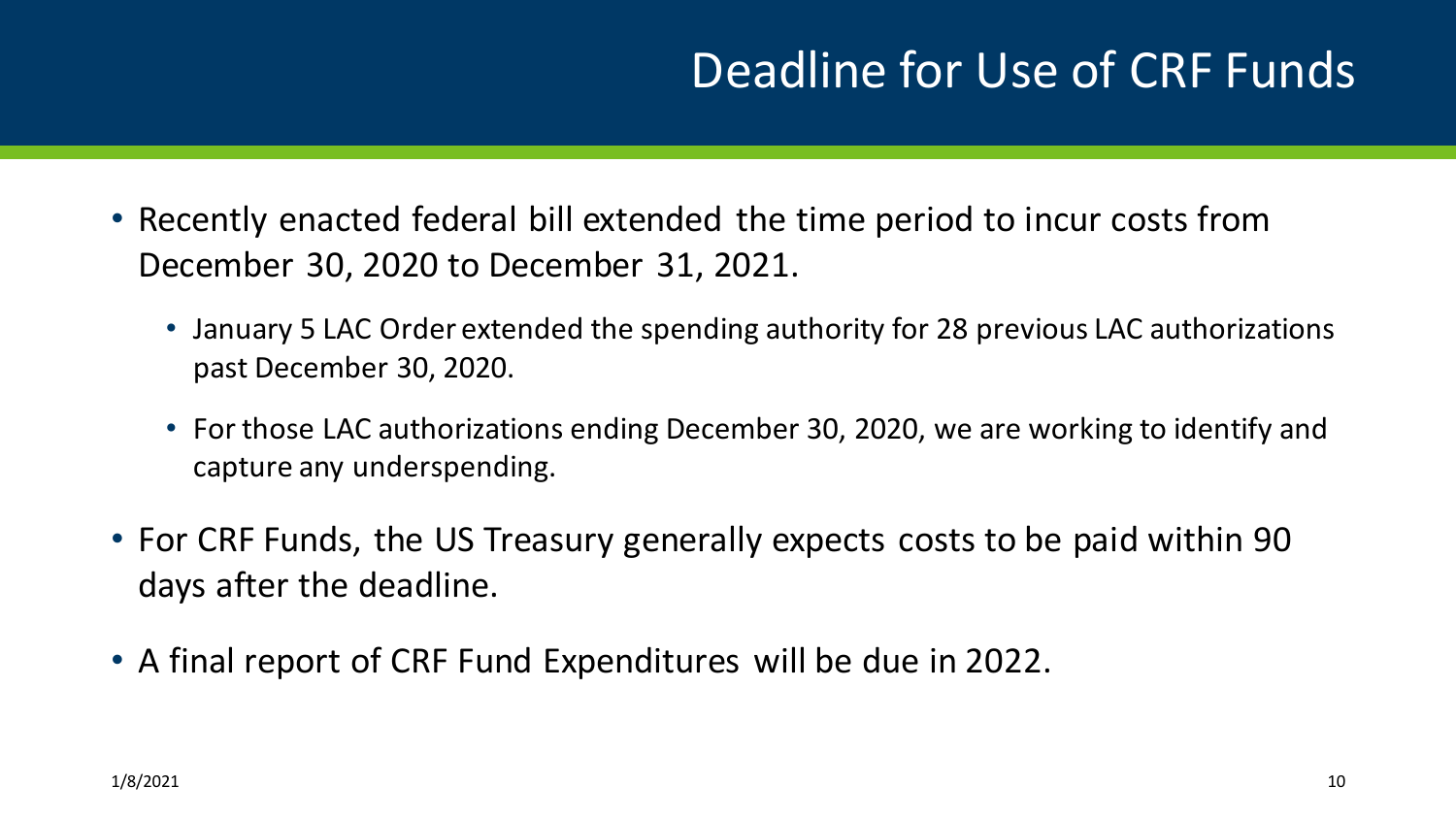## What Happens if There are Disallowed Costs?

- The US Treasury and the Minnesota Office of the State Auditor will review costs submitted to ensure compliance with CRF guidelines.
- The US Treasury can: (1) seek recoupment of the funds; or (2) allow the state to demonstrate that there are other eligible expenses that were incurred that would qualify for CRF.
- Minnesota can appeal any determination of a disallowed cost.